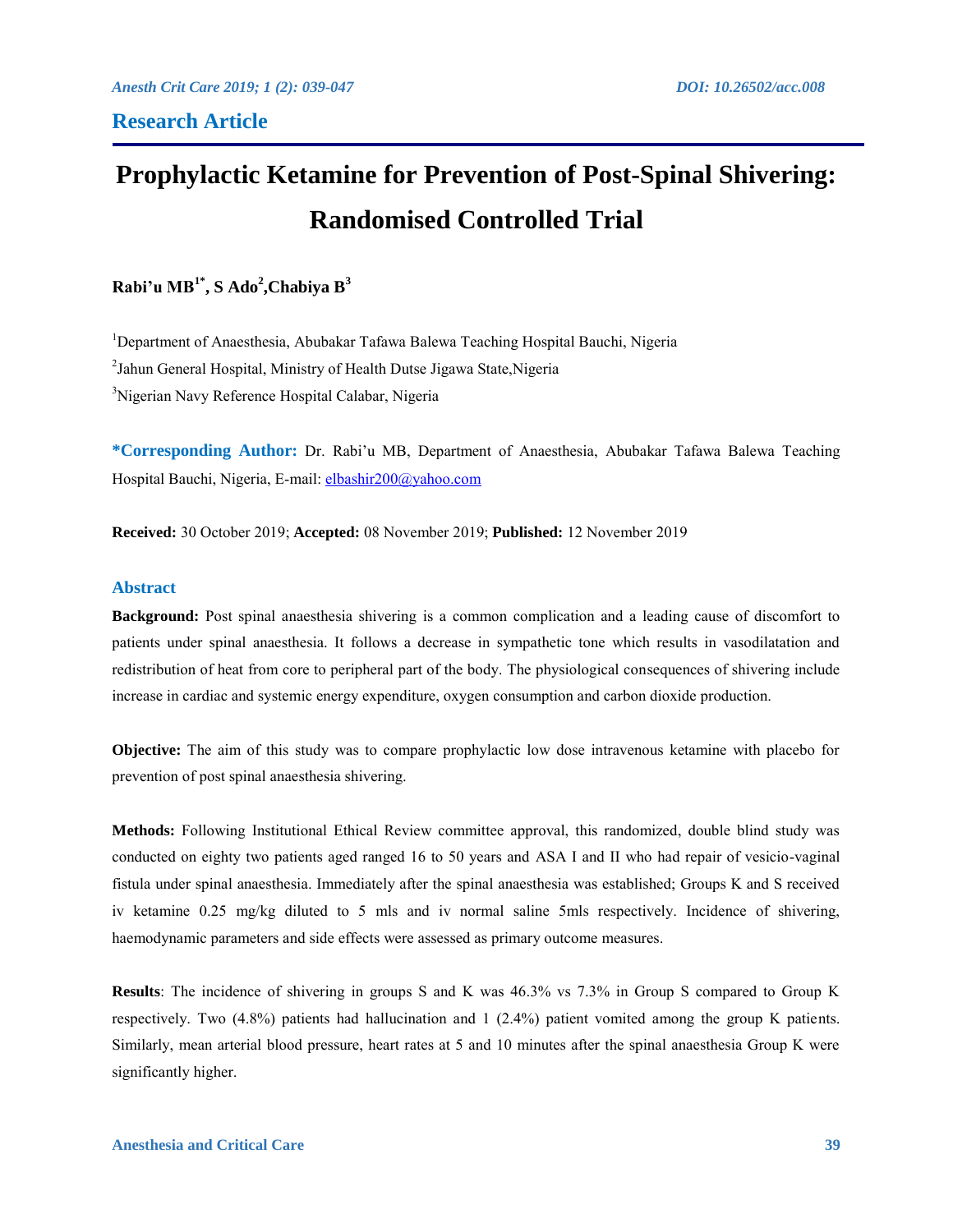**Conclusion:** The use of prophylactic low dose ketamine significantly reduced spinal anaesthesia-induced shivering.

**Keywords:** Ketamine; Spinal anaesthesia; Shivering

# **1. Introduction**

Shivering is an involuntary, repetitive activity of skeletal muscles [1, 2]. Post-anaesthetic shivering is one of the leading causes of discomfort for patients after spinal anaesthesia [1]. The main cause for intra and post-operative shivering during regional anaesthesia is decrease sympathetic tone which results in vasodilatation and there is redistribution of heat from core to peripheral tissues from the trunk (below the level of the block) [3, 4]. These two effects predispose patients to hypothermia and shivering. Shivering is associated with various undesirable physiological changes such increases cardiac and systemic energy expenditure, resulting in increased oxygen consumption, carbon dioxide and lactic acid productions. There is also associated increase metabolic rate by up to 400%, which result in hypoxia and hypercapnia [4, 5]. These may cause problems in patients with low cardiopulmonary reserve. Intra- and post-operative prevention of shivering can be done by controlling the ambient operating room temperature, use of warmed IV and irrigation fluids where applicable, external heating using forced air warming and pharmacological interventions. Although different groups of drugs like 5-hydroxytryptamine receptor (5-HT) antagonists and Tramadol has been used with mixed results, however, only intravenous (IV) pethidine have shown promising result [5-7]. However, in limited resource setting pethidine is not readily available, the use of drugs that are readily available even in limited resource settings such as ketamine is a NMDA receptor antagonist and have a wide safety margin, may serve as an alternative in both preventing and management of shivering after spinal anaesthesia and result in reduce morbidity and discomfort associated with post spinal shivering. The aim of this study is to determine the effectiveness of prophylactic intravenous ketamine in prevention of shivering after spinal anaesthesia compared to placebo.

### **2. Methodology**

Following institutional ethical committee approval, consent for study was obtained. This is prospective randomized single blinded study of eighty two American society of Anesthesiologists (ASA) status I and II patients scheduled for vesico-vaginal fistula (pool effort) repair at women and children hospital in north western Nigeria over two weeks (2-13May 2016). Patients with hypertension and hypertensive heart diseases, Patient refusal and Patients with fever were excluded from the study. All patients had pre anaesthetic review done 3 days before the schedule surgery, consent for spinal anaesthesia and surgery was obtained, routine electrolyte and urea, pack cell volume and urinalysis was also done. Demographic variables recorded were age, ASA, weight, height. All patients received 10mg of diazepam as pre-medication. On arrival to the operating theatre, all patients had a size 18G venous cannula inserted. IV Ringer's lactate solution were infused at a rate of 15 ml\Kg over 30 minutes before spinal anesthesia, the rate was reduced to 10 ml\Kg\h. fluids were kept at room temperature. Baseline non-invasive blood pressure, oxygen saturation and non- invasive tympanic membrane temperature was recorded. The ambient temperature was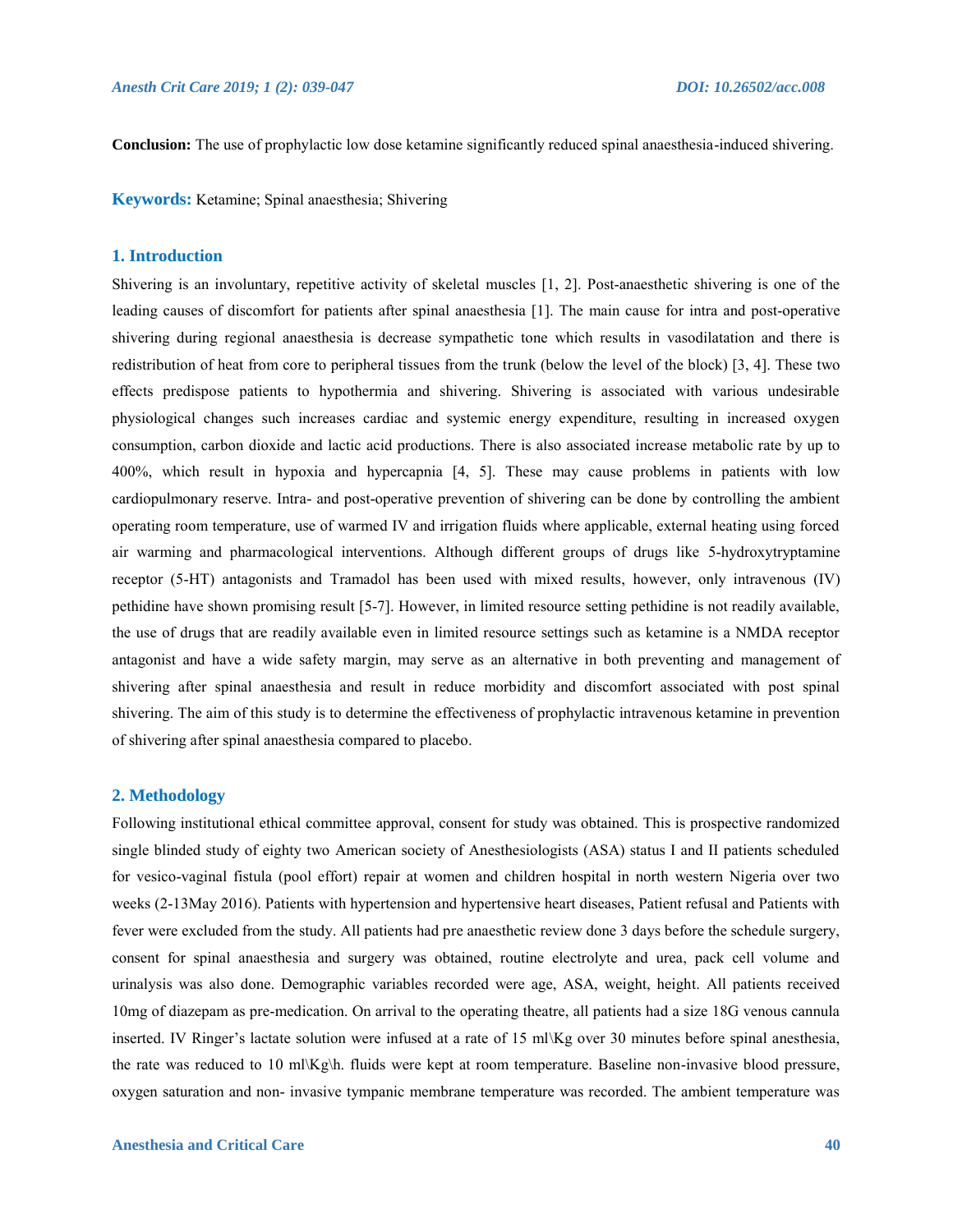maintained at 24-25<sup>o</sup>C. All patients had spinal anesthesia with 15 mg hyperbaric Bupivacaine 0.5% injected at either L3/L4 or L4/L5 using a 25 G quincke spinal needle under aseptic conditions.

Patients were randomly divided into two groups. Group K, received 0.25 mg/kg of ketamine diluted to 5 ml with saline and was given as bolus immediately 10 minutes after spinal anaesthesia. Group S were given 5 mls of normal saline. This was done by an assistant who was not involved in the data collection or intra-operative monitoring of the patients. Patients were covered with one layer of surgical drapes. Five minutes after intrathecal injection, sensory and motor block was assessed. When spinal anesthesia was established, presence of shivering was recorded using study data collection preforma as graded by using Tsai and Chu validated shivering scale by the attending anaesthetist who is not aware of the patient group: 0- No shivering. 1- Piloerection or peripheral vasoconstriction, but no visible shivering. 2- Muscular activity in only one muscle group. 3- Muscular activity in more than one muscle group, but not generalized. 4- Shivering all over the body If shivering grade 3 and 4 occurred was considered as severe shivering and a rescue treatment in the form of intravenous pethidine 25 mg and humidified oxygen via nasal prong at 5 L/minutes was given.

Heart rate, respiratory rate, non-invasive blood pressure, peripheral oxygen saturation  $(SpO<sub>2</sub>)$  and non- invasive tympanic membrane temperature were recorded using standard non-invasive monitors every 5 minutes during the procedure. The level of sedation was assessed according to Ramsey sedation score as 1: agitated, 2: Tranquil and calm, 3: Sleeping but responds to verbal, 4: sleeping, but brisk responds to glabella tap, 5: sleeping with sluggish respond to glabella tap or loud auditory stimulus, 6: Asleep not responding to glabella tap or loud auditory stimulus. Any other side effects was recorded and treated as appropriate. Data collected was analysed with Statistical Package for Social Sciences (SPSS) version 25, Continuous variables were presented as mean and standard deviation while categorical variables as the frequency and percentages were presented using relevant tables and figures.

# **3. Results**

Total of eighty two patients were enrolled in the study, forty one patients in group K and 41 for group S respectively.

| <b>Variables</b>             | <b>Groups</b>       |                     |
|------------------------------|---------------------|---------------------|
|                              | $K$ (Mean $\pm$ SD) | $S$ (Mean $\pm$ SD) |
|                              | $N=41$              | $N=41$              |
| Age (years)                  | $16.84 \pm 2.57$    | $16.61 \pm 2.52$    |
| ASA I/II                     | 36/5                | 40/1                |
| Duration of Surgery (minute) | $32.52 \pm 3.10$    | $33.48 \pm 4.21$    |
| BMI $(Kg/m^2)$               | $17.8 \pm 0.50$     | $17.6 \pm 0.81$     |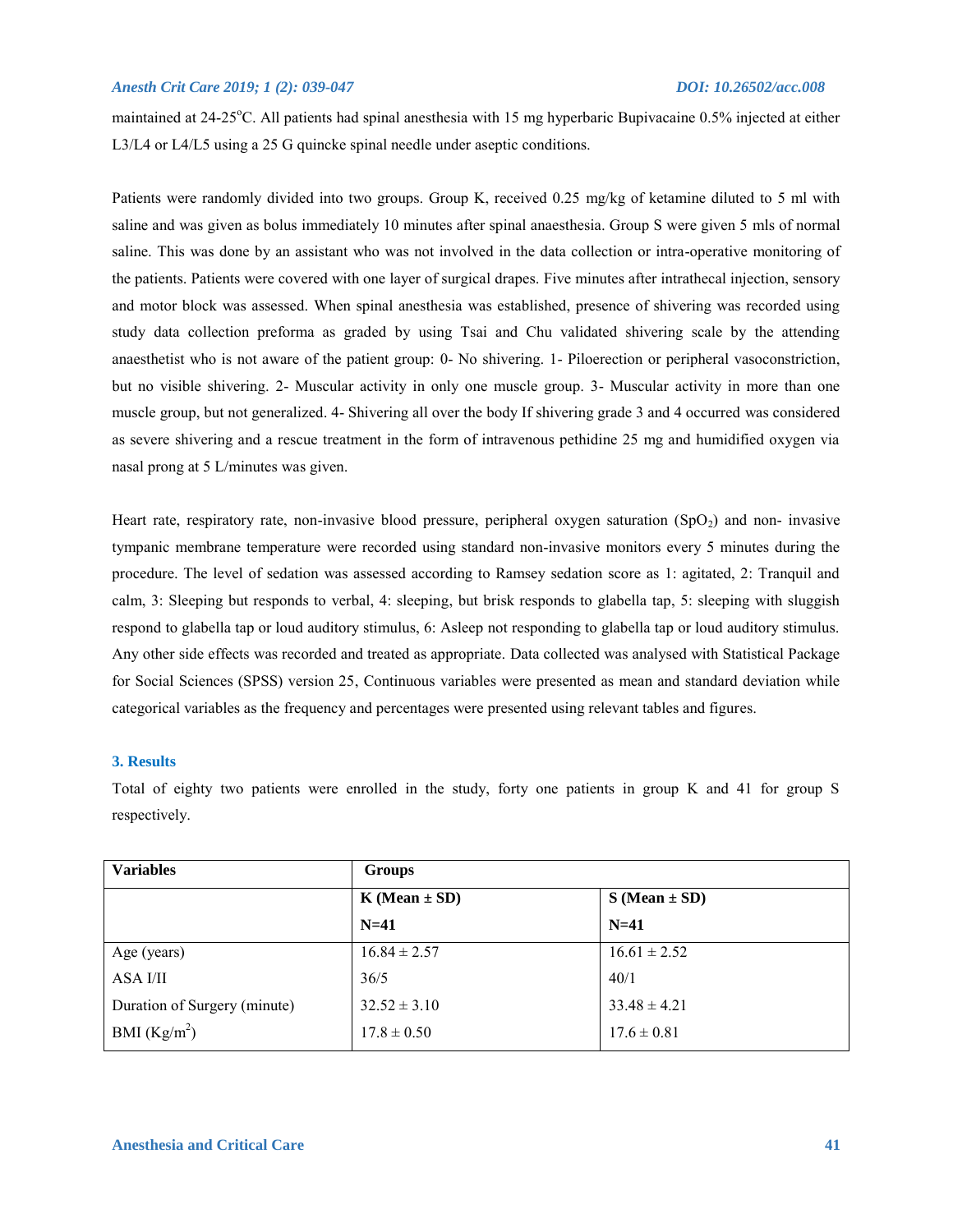| Pulse rate (bpm)               |                   |                   |
|--------------------------------|-------------------|-------------------|
| Base line                      | $65.72 \pm 8.06$  | $66.15 \pm 7.09$  |
| Intra-operative                | $79.88 \pm 11.12$ | $71.29 \pm 6.85$  |
|                                |                   |                   |
|                                |                   |                   |
| Systolic blood pressure (mmHg) |                   |                   |
| Base line                      | $104.43 \pm 7.90$ | $106.10 \pm 8.09$ |
| Intra-operative                | $115.82 \pm 9.78$ | $99.34 \pm 7.48$  |
| <b>Temperature</b> $(^{0}C)$   |                   |                   |
| Base line                      | $36.60 \pm 0.03$  | $36.42 \pm 0.01$  |
| Intra-operative                | $36.51 \pm 0.01$  | $36.48 \pm 0.10$  |

**Table 1:** Intraoperative hemodynamic parameters.

Table 1 showed the mean age of the study participant for Ketamine group was  $16.84 \pm 2.57$  and the Saline group was  $16.61 \pm 2.52$ , majority are ASA I patients, duration of surgery was relatively longer  $33.48 \pm 4.21$  and all the patients in both groups were underweight BMI <  $18.5 \text{ Kg/m}^2$ . The mean intra operative pulse rate and systolic blood pressure were higher 79.88  $\pm$  11.12 and 115  $\pm$  9.78 and among the ketamine than saline group 71.29  $\pm$  6.85 and 99  $\pm$ 7.48 respectively. Core temperature among the ketamine study population was found to be more relatively preserved  $36.5 \pm 0.01$  in comparison with baseline than saline group  $36.48 \pm 0.01$ .

| <b>Variables</b> | Group          |                |  |  |
|------------------|----------------|----------------|--|--|
| Label of block   | <b>Group K</b> | <b>Group S</b> |  |  |
| T8               | $10(24.4\%)$   | $8(19.5\%)$    |  |  |
| T7               | $26(63.4\%)$   | $27(65.9\%)$   |  |  |
| T <sub>6</sub>   | $5(12.2\%)$    | $5(12.2\%)$    |  |  |

**Table 2:** Level of sensory Block.

Table 2 showed majority 63.4% and 65.9% the patients had a satisfactory block at T7 for ketamine group and saline respectively, while both groups was found to have equal number of patients 12.2% with T6 respectively.

| <b>Variables</b> | Group          |                |  |
|------------------|----------------|----------------|--|
|                  | <b>Group K</b> | <b>Group S</b> |  |
| $\circ$          | $23(56.1\%)$   | $10(24.4\%)$   |  |
|                  | $5(12.2\%)$    | $4(17.1\%)$    |  |
| Н                | $10(24.4\%)$   | $5(12.2\%$     |  |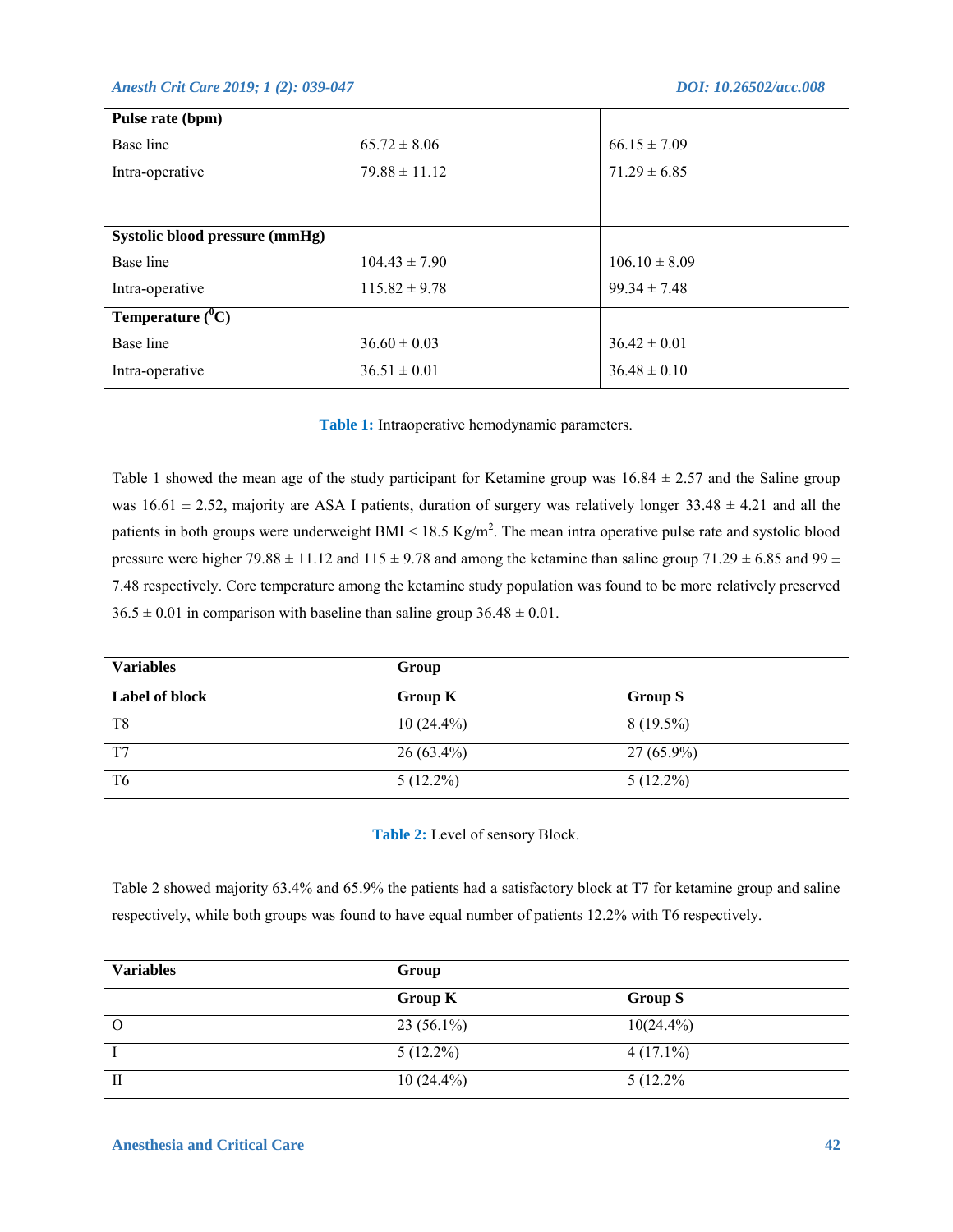| $\mathop{\rm III}$      | $3(7.3\%)$ | $(41.5\%)$<br>1 <sub>7</sub><br>Ι. |
|-------------------------|------------|------------------------------------|
| $\mathbf{I} \mathbf{V}$ | $\theta$   | $2(4.8\%)$                         |

Table 3: Grade of shivering among the study groups.

Table 3 showed incidence of grade III shivering was higher 41.5% among the groups saline compared to 7.3% among the ketamine group. Similarly, 4.8% of patients in the saline group was found to have a grade IV shivering while none of the patients in ketamine group had grade IV shivering. The overall incidence of shivering grade (III and IV) among the ketamine group was 7.3%, while for saline group was 46.3%.



**Figure 1:** Showed Rescue pethidine was not administer among the majority 38 (92.68%) of the patients in group K due lower incidence of shivering among the group.



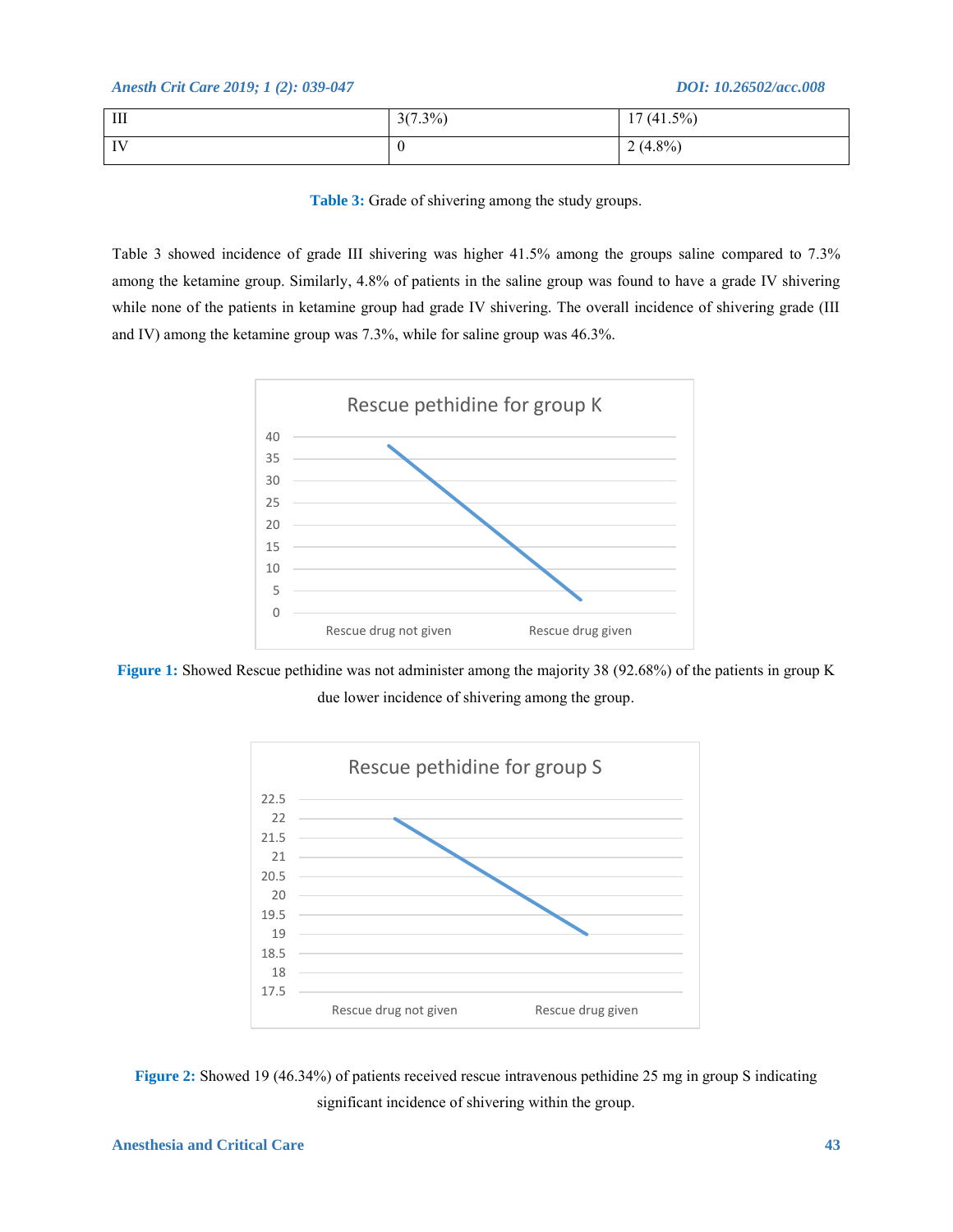

**Figure 3:** There was more incidence of hallucinations 3 (7.32%) than vomiting 2 (4.88%) among group K.



**Figure 4:** There is only one (2.45%) incidence of vomiting recorded as complication in group S.

# **4. Discussion**

The results of our study showed that post spinal anaesthesia shivering was less among the patients that received prophylactic ketamine compared to those that received placebo. Ketamine, a competitive N-methyl-D-Aspartate (NMDA) receptor antagonist, also inhibits postoperative shivering, it is likely due to the fact that, NMDA receptor antagonists modulate thermoregulation at several levels in the brain. Furthermore, NMDA receptors modulate thermogenesis through noradrenergic and serotoninergic neurones in the locus coeruleus, dorsal raphe nucleus and serotonin acts as a neuromodulator to enhance the effects of NMDA receptors [6]. Therefore being a competitive NMDA receptor antagonist it probably controls shivering through non-shivering thermogenesis either by action on

#### **Anesthesia and Critical Care 44**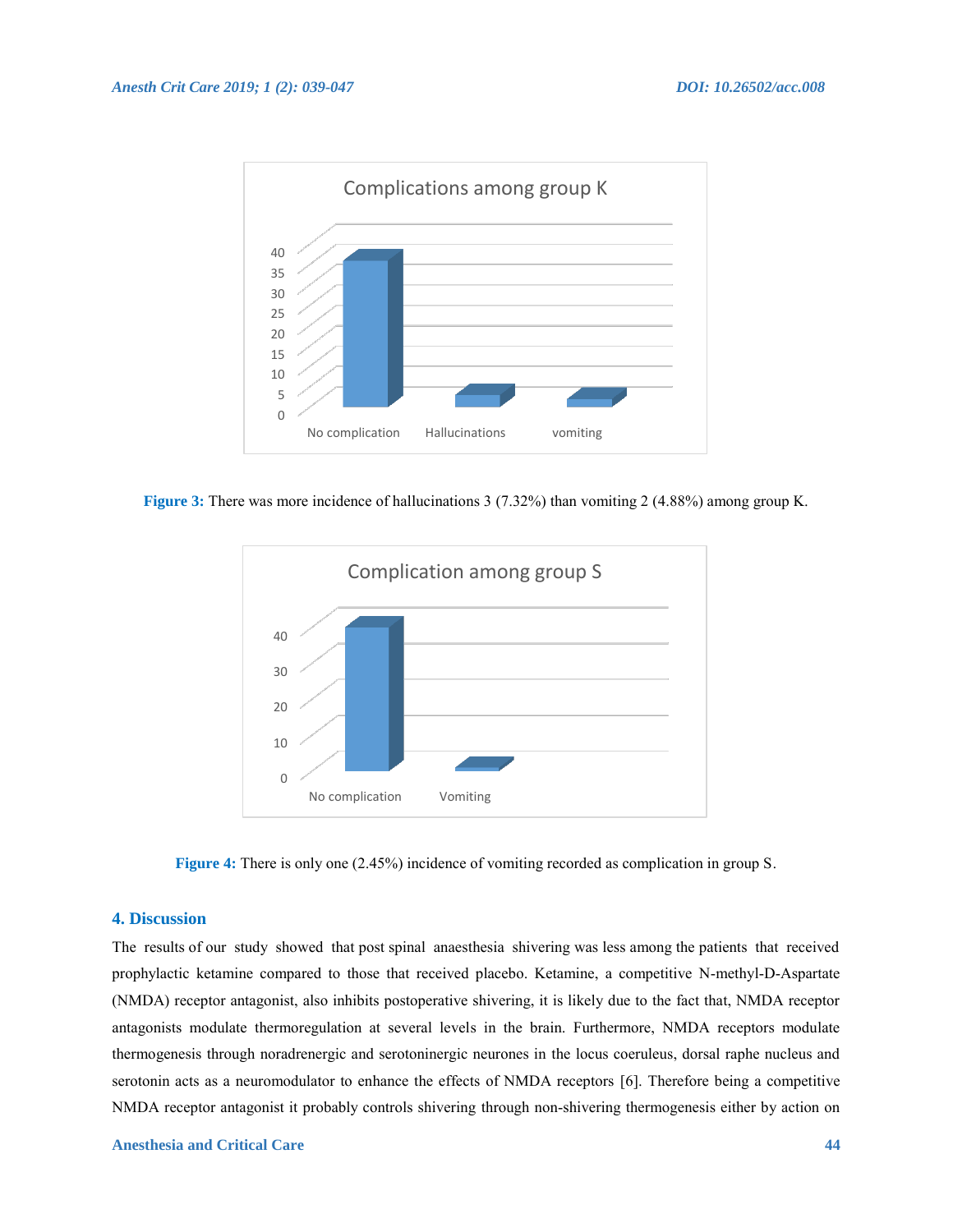the hypothalamus or by the B-adrenergic effect of norepinephrine [6-8]. Our study revealed a decrease incidence of shivering among the patients that received prophylactic ketamine by three fold when compared with those that received saline as placebo. Two patients had a shivering grade IV among the placebo group and none was recorded among the ketamine group, this may explain that prophylactic dose of ketamine may also reduce the severity of shivering.

In this study, shivering was graded using a scale that was validated by Tsai and Chu [9]. The prophylactic ketamine was considered ineffective if the patient shivered to grade 3 and 4. Pethidine 25 mg IV was administered to control the shivering and humidified oxygen 4l/minute. Only 3 (7.31) received rescue pethidine among group K compared to19 (46.34%) in the control group. Pethidine was found to be effective among those three patients, this may be due to different mechanisms of action compared to ketamine. Another explanation could be that this dose of ketamine was not optimum. We chose a dose of 0.5 mg kg 1 because the only other report with ketamine had used this dose effectively to treat shivering in the postoperative period [10]. This findings is consistent with results of previous studies by Sagir et al. [10] and Kose et al. [8]. Sagir et al. [10] in their study used same protocol. In our study, the incidence of shivering was 42.50% in the control group. In the study by Sagir et al. [10] the shivering rate was 55% in the control group. Shivering was observed in 36% in Kose et al. study [7]. In the study done by Dal et al. [8] shivering rate was 57% in the control group. In our study, tablet diazepam 10mg was used as premedication. Similarly Kose et al. [7] also administered10 mg of diazepam as premedication. However, in the study of Sagir and Dal, no premedication was used. The relatively low incidence of shivering in the control group in our study and the study by Kose et al. [7] may be attributable to diazepam which has anti shivering property In that study, involving 30 patients for different types of surgery under spinal, epidural or general anaesthesia in which halothane was used as one of the anaesthetics, ketamine was reported to be quite useful in spinal and epidural anaesthesia, where it provided sedation and analgesia but two patients developed hallucinations and four developed delirium [11]. In our study 3 patients had hallucinations and 2 vomited among the ketamine group, while only one patient vomited in the saline group. The vomiting observed among the study population may be related to episodes of hypotension after the spinal anaesthesia. Gecaj-Gashi A.et al. [11] 2010 found that Ketamine 0.5-0.75 mg/kg is more rapid than meperidine (25 mg) for the reduction of postoperative shivering, but the side effect profile may limit its usefulness. Ketamine produces undesirable psychological reactions termed emergence phenomenon. The common manifestations are vivid dreaming, sense of loating out of body, visual and auditory illusions. However, the higher incidence of side effect in their study can be attributed to the dose 0.5-0.75 mg/kg when compared to the current study 0.25 mg/kg was used, the incidence of hallucinations in patients that received ketamine was lower 7.3% compared to study conducted by Gecaj-Gashi A et al. [11]. Tramadol/Ketamine group, 10% and 5% in group Midazolam/Ketamine respectively. This can be explained by the use of low dose of ketamine in the present, similar findings were reported by Honarmand et al. [12], and Sagir et al. [10] where dose of 0.25 mg/Kg of ketamine was used with no incidence of hallucinations.

Median level of sensory block after 15 minutes of spinal anaesthesia was comparable (up to T6) in the study groups. All the patients in the two group showed hemodynamic stability, however there was increased in both pulse rate and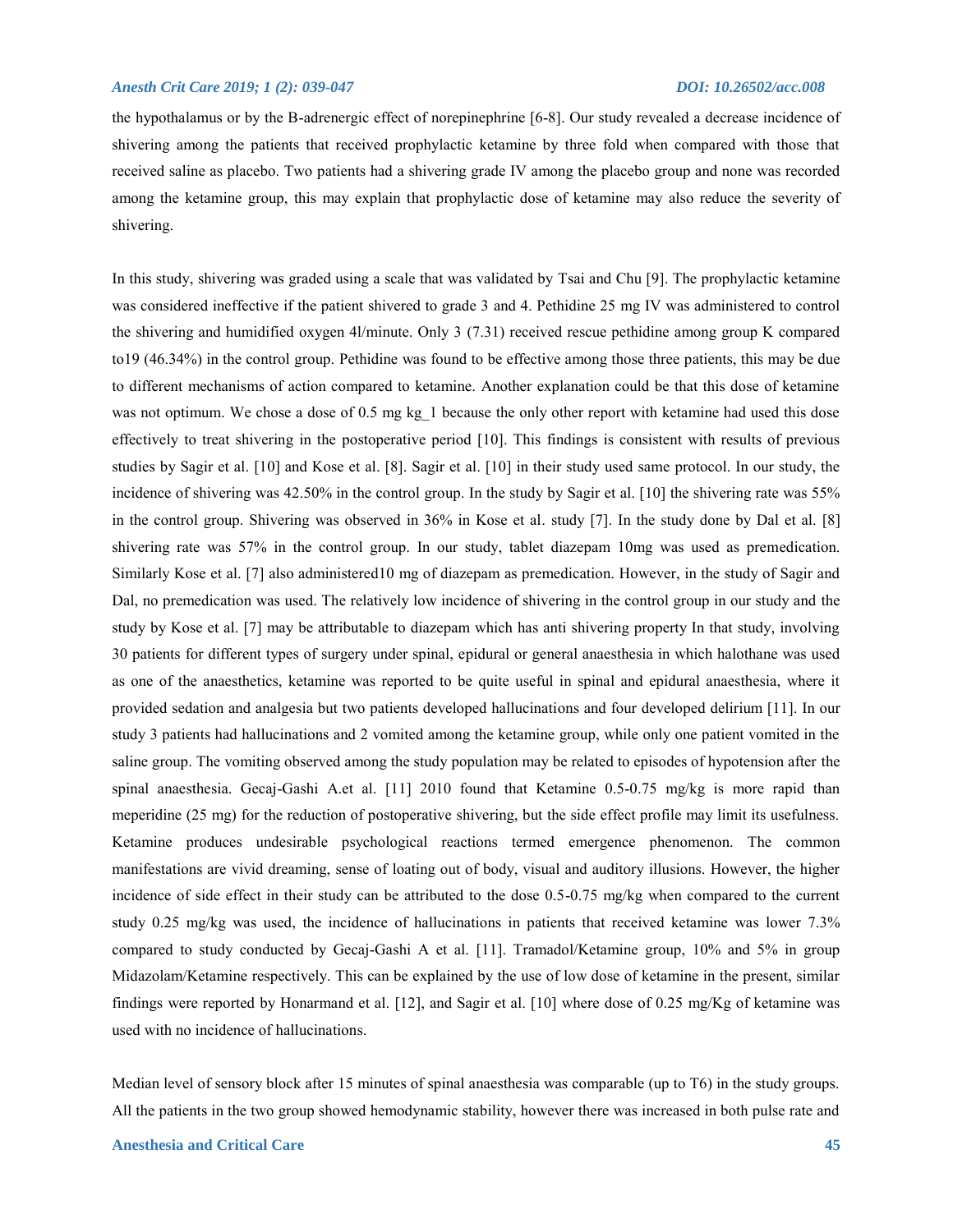systolic blood pressure among the ketamine group. Ketamine has several other pharmacological properties such as blocking amine uptake in the descending inhibitory mono aminergic pain pathways resulting in indirect sympathomimetic effect, Imrie et al. [2] and Alfonsi et al. [5] also reported there was no significant difference among the groups regarding hemodynamic values, Similar finding was reported by Reda SA et al. [13] that MAP and heart rate values were not significantly different between the control, midazolam/ketamine and Tramadol/ketamine groups at any time of the post anesthesia period. Although Reda et al. [13, 14] combine ketamine with midazolam and Tramadol while in our study only ketamine was used no significant difference in haemodynamic changes was observed.

In our study, tympanic temperature was measured using non-invasive Braun thermoscan thermometer. Tympanic temperature is one of the most reliable site for measurement of core temperature and correlates well with brain temperature. This study found decrease in mean tympanic temperature following spinal anaesthesia among the groups with respect to their baseline values. This is expected because hypothermia may occurs after spinal anaesthesia as a results of internal redistribution of body heat, heat loss to environment and inhibition of centrally mediated thermoregulatory control [2]. In this study, the temperature was preserved in ketamine group with respect to control group. This relative preservation of temperature may be due to vasoconstrictive action of ketamine, the difference in mean tympanic temperature in both saline groups and ketamine group was not significant. Dal et al. [8] reported similar finding, in their study there were no significant difference in tympanic temperature among the pethidine and ketamine groups. The tympanic temperatures of the patients were  $>36^{\circ}$ C and there was no need for active warming. Although in their study pethidine and ketamine was used, both drugs can preserved temperature and inhibit shivering after spinal by different mechanism while in our study the control group received Saline as placebo. In contrast to our findings Sagir et al. [10], reported a decrease of core temperature among the control group were significantly more than patients that received ketamine and granisteron from the  $10<sup>th</sup>$  minutes (p<0.001). The prophylactic use of IV ketamine 0.25 mg/kg significantly reduced the frequency and the intensity of perioperative shivering associated with spinal anaesthesia but also exhibited some side effects of the drug. Lower doses of prophylactic ketamine should be studied using large sample size.

#### **5. Conclusion**

The use of prophylactic ketamine significantly reduced spinal anaesthesia-induced shivering, for these reasons ketamine can be an alternative prophylaxis against postoperative shivering. Future studies may find the optimal dose of ketamine for this purpose with minimal or no side effect.

#### **References**

- 1. Wason R, Jain A, Gupta P, et al. Randomized double-blind comparison of prophylactic ketamine, clonidine and tramadol for the control of shivering under neuraxial anaesthesia. Indian J Anaesth 56 (2012): 370-375.
- 2. Imrie MM, Hall GM. Body temperature and anaesthesia. Br J Anaesth 64 (1990): 346-354.
- 3. Sessler DI, Ponte J. Shivering during epidural anesthesia. Anesthesiology 72 (1990): 816-821.